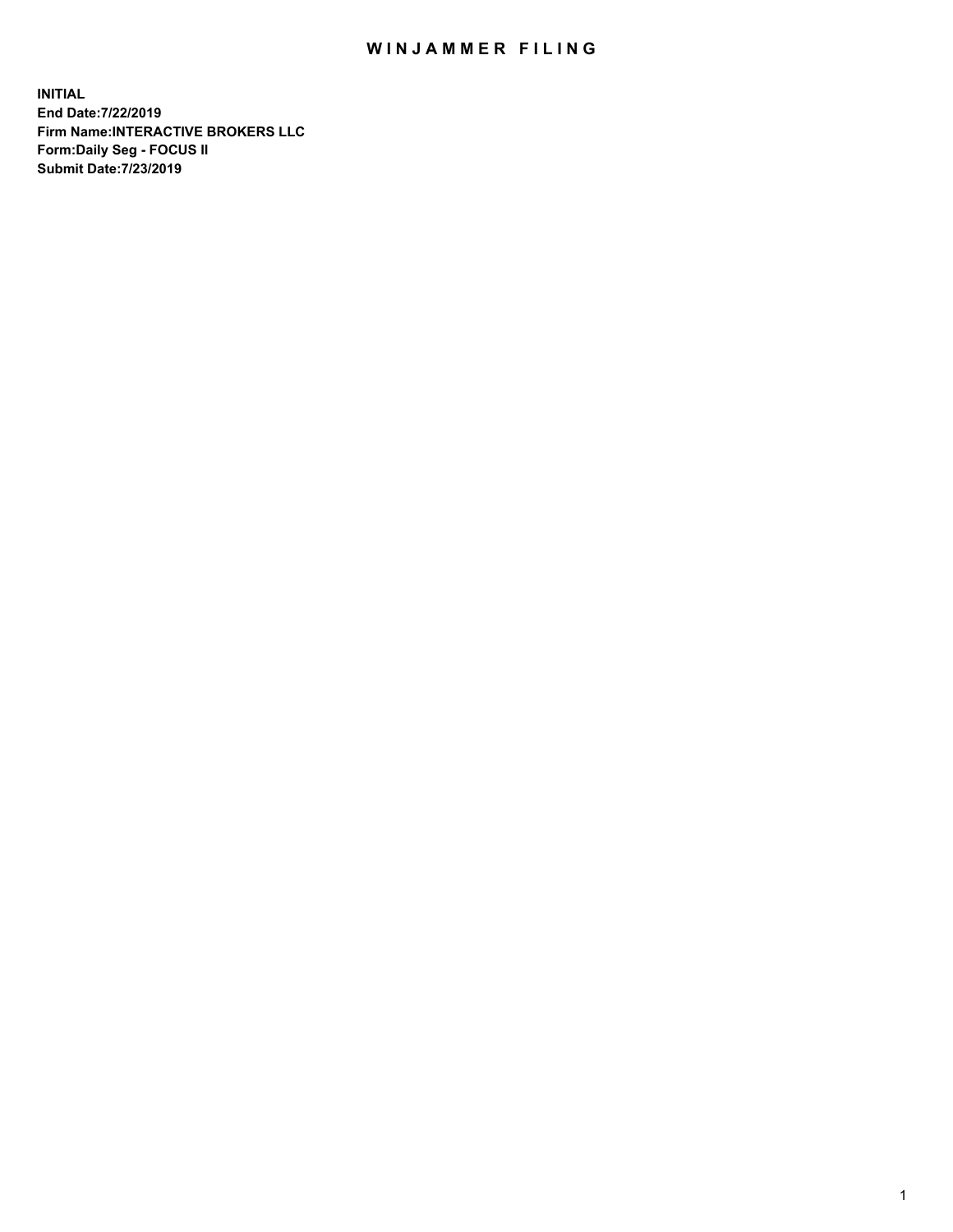**INITIAL End Date:7/22/2019 Firm Name:INTERACTIVE BROKERS LLC Form:Daily Seg - FOCUS II Submit Date:7/23/2019 Daily Segregation - Cover Page**

| Name of Company                                                                                                                                                                                                                                                                                                                | <b>INTERACTIVE BROKERS LLC</b>                                                  |
|--------------------------------------------------------------------------------------------------------------------------------------------------------------------------------------------------------------------------------------------------------------------------------------------------------------------------------|---------------------------------------------------------------------------------|
| <b>Contact Name</b>                                                                                                                                                                                                                                                                                                            | James Menicucci                                                                 |
| <b>Contact Phone Number</b>                                                                                                                                                                                                                                                                                                    | 203-618-8085                                                                    |
| <b>Contact Email Address</b>                                                                                                                                                                                                                                                                                                   | jmenicucci@interactivebrokers.c<br>om                                           |
| FCM's Customer Segregated Funds Residual Interest Target (choose one):<br>a. Minimum dollar amount: ; or<br>b. Minimum percentage of customer segregated funds required:% ; or<br>c. Dollar amount range between: and; or<br>d. Percentage range of customer segregated funds required between: % and %.                       | $\overline{\mathbf{0}}$<br>0<br>155,000,000 245,000,000<br>0 <sub>0</sub>       |
| FCM's Customer Secured Amount Funds Residual Interest Target (choose one):<br>a. Minimum dollar amount: ; or<br>b. Minimum percentage of customer secured funds required:%; or<br>c. Dollar amount range between: and; or<br>d. Percentage range of customer secured funds required between:% and%.                            | <u>0</u><br>$\overline{\mathbf{0}}$<br>80,000,000 120,000,000<br>0 <sub>0</sub> |
| FCM's Cleared Swaps Customer Collateral Residual Interest Target (choose one):<br>a. Minimum dollar amount: ; or<br>b. Minimum percentage of cleared swaps customer collateral required:% ; or<br>c. Dollar amount range between: and; or<br>d. Percentage range of cleared swaps customer collateral required between:% and%. | $\frac{0}{0}$<br>$\underline{0}$ $\underline{0}$<br>0 <sub>0</sub>              |

Attach supporting documents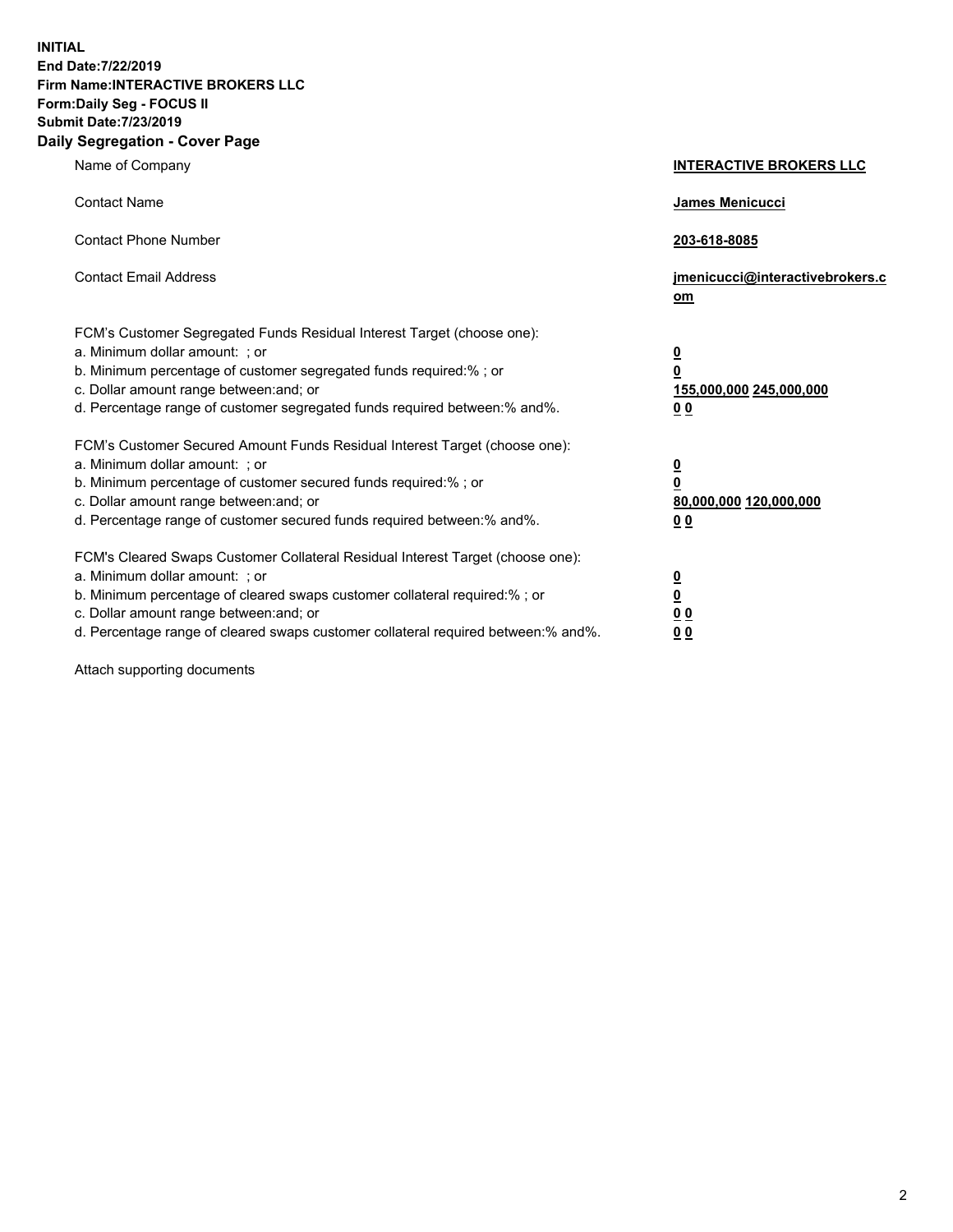## **INITIAL End Date:7/22/2019 Firm Name:INTERACTIVE BROKERS LLC Form:Daily Seg - FOCUS II Submit Date:7/23/2019 Daily Segregation - Secured Amounts**

|                | Daily Ocglegation - Occuled Aniounts                                                              |                                                      |
|----------------|---------------------------------------------------------------------------------------------------|------------------------------------------------------|
|                | Foreign Futures and Foreign Options Secured Amounts                                               |                                                      |
|                | Amount required to be set aside pursuant to law, rule or regulation of a foreign                  | $0$ [7305]                                           |
|                | government or a rule of a self-regulatory organization authorized thereunder                      |                                                      |
| $\mathbf{1}$ . | Net ledger balance - Foreign Futures and Foreign Option Trading - All Customers                   |                                                      |
|                | A. Cash                                                                                           | 469,742,663 [7315]                                   |
|                | B. Securities (at market)                                                                         | $0$ [7317]                                           |
| 2.             | Net unrealized profit (loss) in open futures contracts traded on a foreign board of trade         | 24,716,437 [7325]                                    |
| 3.             | Exchange traded options                                                                           |                                                      |
|                | a. Market value of open option contracts purchased on a foreign board of trade                    | 94,762 [7335]                                        |
|                | b. Market value of open contracts granted (sold) on a foreign board of trade                      | -24,251 [7337]                                       |
| 4.             | Net equity (deficit) (add lines 1.2. and 3.)                                                      | 494,529,611 [7345]                                   |
| 5.             | Account liquidating to a deficit and account with a debit balances - gross amount                 | 4,727 [7351]                                         |
|                | Less: amount offset by customer owned securities                                                  | 0 [7352] 4,727 [7354]                                |
| 6.             | Amount required to be set aside as the secured amount - Net Liquidating Equity                    | 494,534,338 [7355]                                   |
|                | Method (add lines 4 and 5)                                                                        |                                                      |
| 7.             | Greater of amount required to be set aside pursuant to foreign jurisdiction (above) or line<br>6. | 494,534,338 [7360]                                   |
|                | FUNDS DEPOSITED IN SEPARATE REGULATION 30.7 ACCOUNTS                                              |                                                      |
| 1.             | Cash in banks                                                                                     |                                                      |
|                | A. Banks located in the United States                                                             | 108,110,024 [7500]                                   |
|                | B. Other banks qualified under Regulation 30.7                                                    | 0 [7520] 108,110,024 [7530]                          |
| 2.             | Securities                                                                                        |                                                      |
|                | A. In safekeeping with banks located in the United States                                         | 413,884,085 [7540]                                   |
|                | B. In safekeeping with other banks qualified under Regulation 30.7                                | 0 [7560] 413,884,085 [7570]                          |
| 3.             | Equities with registered futures commission merchants                                             |                                                      |
|                | A. Cash                                                                                           | $0$ [7580]                                           |
|                | <b>B.</b> Securities                                                                              | $0$ [7590]                                           |
|                | C. Unrealized gain (loss) on open futures contracts                                               | $0$ [7600]                                           |
|                | D. Value of long option contracts                                                                 | $0$ [7610]                                           |
|                | E. Value of short option contracts                                                                | 0 [7615] 0 [7620]                                    |
| 4.             | Amounts held by clearing organizations of foreign boards of trade                                 |                                                      |
|                | A. Cash                                                                                           | $0$ [7640]                                           |
|                | <b>B.</b> Securities                                                                              | $0$ [7650]                                           |
|                | C. Amount due to (from) clearing organization - daily variation                                   | $0$ [7660]                                           |
|                | D. Value of long option contracts                                                                 | $0$ [7670]                                           |
|                | E. Value of short option contracts                                                                | 0 [7675] 0 [7680]                                    |
| 5.             | Amounts held by members of foreign boards of trade                                                |                                                      |
|                | A. Cash                                                                                           | 82,503,004 [7700]                                    |
|                | <b>B.</b> Securities                                                                              | $0$ [7710]                                           |
|                | C. Unrealized gain (loss) on open futures contracts                                               | 13,955,492 [7720]                                    |
|                | D. Value of long option contracts                                                                 | 94,762 [7730]                                        |
|                | E. Value of short option contracts                                                                | <mark>-24,251</mark> [7735] <b>96,529,007</b> [7740] |
| 6.             | Amounts with other depositories designated by a foreign board of trade                            | 0 [7760]                                             |
| 7.             | Segregated funds on hand                                                                          | $0$ [7765]                                           |
| 8.             | Total funds in separate section 30.7 accounts                                                     | 618,523,116 [7770]                                   |
| 9.             | Excess (deficiency) Set Aside for Secured Amount (subtract line 7 Secured Statement               | 123,988,778 [7380]                                   |
|                | Page 1 from Line 8)                                                                               |                                                      |
| 10.            | Management Target Amount for Excess funds in separate section 30.7 accounts                       | 80,000,000 [7780]                                    |
| 11.            | Excess (deficiency) funds in separate 30.7 accounts over (under) Management Target                | 43,988,778 [7785]                                    |
|                |                                                                                                   |                                                      |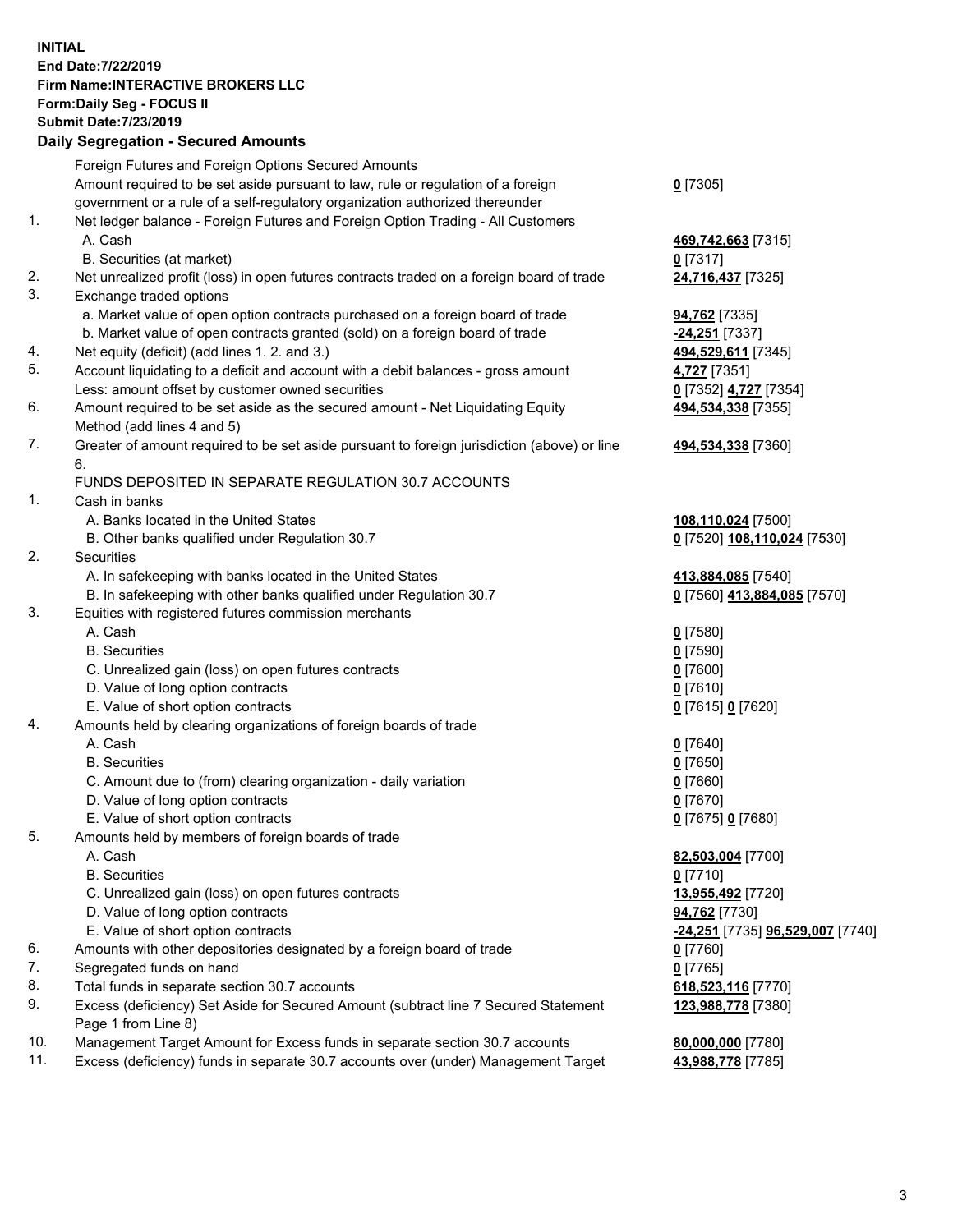**INITIAL End Date:7/22/2019 Firm Name:INTERACTIVE BROKERS LLC Form:Daily Seg - FOCUS II Submit Date:7/23/2019 Daily Segregation - Segregation Statement** SEGREGATION REQUIREMENTS(Section 4d(2) of the CEAct) 1. Net ledger balance A. Cash **4,018,009,818** [7010] B. Securities (at market) **0** [7020] 2. Net unrealized profit (loss) in open futures contracts traded on a contract market **-16,709,449** [7030] 3. Exchange traded options A. Add market value of open option contracts purchased on a contract market **201,698,818** [7032] B. Deduct market value of open option contracts granted (sold) on a contract market **-224,400,702** [7033] 4. Net equity (deficit) (add lines 1, 2 and 3) **3,978,598,485** [7040] 5. Accounts liquidating to a deficit and accounts with debit balances - gross amount **1,226,200** [7045] Less: amount offset by customer securities **0** [7047] **1,226,200** [7050] 6. Amount required to be segregated (add lines 4 and 5) **3,979,824,685** [7060] FUNDS IN SEGREGATED ACCOUNTS 7. Deposited in segregated funds bank accounts A. Cash **862,250,319** [7070] B. Securities representing investments of customers' funds (at market) **2,001,688,880** [7080] C. Securities held for particular customers or option customers in lieu of cash (at market) **0** [7090] 8. Margins on deposit with derivatives clearing organizations of contract markets A. Cash **5,050,548** [7100] B. Securities representing investments of customers' funds (at market) **1,338,980,990** [7110] C. Securities held for particular customers or option customers in lieu of cash (at market) **0** [7120] 9. Net settlement from (to) derivatives clearing organizations of contract markets **-4,062,697** [7130] 10. Exchange traded options A. Value of open long option contracts **201,811,547** [7132] B. Value of open short option contracts **-224,565,087** [7133] 11. Net equities with other FCMs A. Net liquidating equity **0** [7140] B. Securities representing investments of customers' funds (at market) **0** [7160] C. Securities held for particular customers or option customers in lieu of cash (at market) **0** [7170] 12. Segregated funds on hand **0** [7150] 13. Total amount in segregation (add lines 7 through 12) **4,181,154,500** [7180] 14. Excess (deficiency) funds in segregation (subtract line 6 from line 13) **201,329,815** [7190] 15. Management Target Amount for Excess funds in segregation **155,000,000** [7194] **46,329,815** [7198]

16. Excess (deficiency) funds in segregation over (under) Management Target Amount Excess